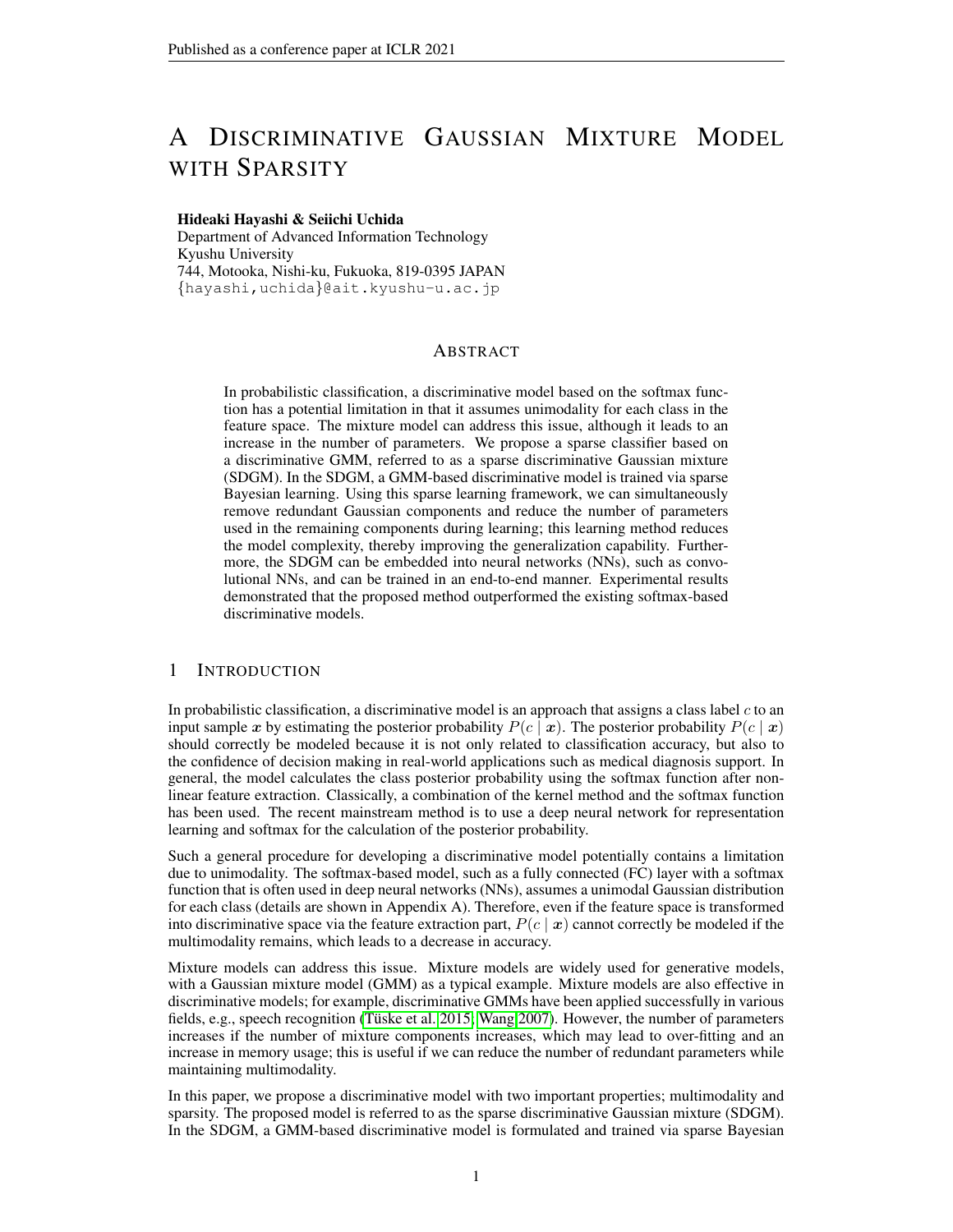

<span id="page-1-0"></span>Figure 1: Comparison of decision boundaries. The black and green circles represent training samples from classes 1 and 2, respectively. The dashed black line indicates the decision boundary between classes 1 and 2 and thus satisfies  $P(c = 1 | x) = (c = 2 | x) = 0.5$ . The dashed blue and red lines represent the boundaries between the posterior probabilities of the mixture components.

learning. This learning algorithm reduces memory usage without losing generalization capability by obtaining sparse weights while maintaining the multimodality of the mixture model.

The technical highlight of this study is twofold: One is that the SDGM finds the multimodal structure in the feature space and the other is that redundant Gaussian components are removed owing to sparse learning. Figure [1](#page-1-0) shows a comparison of the decision boundaries with other discriminative models. The two-class data are from Ripley's synthetic data [\(Ripley 2006\)](#page-9-0), where two Gaussian components are used to generate data for each class. The FC layer with the softmax function, which is often used in the last layer of deep NNs, assumes a unimodal Gaussian for each class, resulting in an inappropriate decision boundary. Kernel Bayesian methods, such as the Gaussian process (GP) classifier [\(Wenzel et al. 2019\)](#page-10-2) and relevance vector machine (RVM) [\(Tipping 2001\)](#page-9-1), estimate nonlinear decision boundaries using nonlinear kernels, whereas these methods cannot find multimodal structures. Although the discriminative GMM finds multimodal structure, this model retains redundant Gaussian components. However, the proposed SDGM finds a multimodal structure of data while removing redundant components, which leads to an accurate decision boundary.

Furthermore, the SDGM can be embedded into NNs, such as convolutional NNs (CNNs), and trained in an end-to-end manner with an NN. The proposed SDGM is also considered as a mixture, nonlinear, and sparse expansion of the logistic regression, and thus the SDGM can be used as the last layer of an NN for classification by replacing it with the fully connected (FC) layer with a softmax activation function.

The contributions of this study are as follows:

- We propose a novel sparse classifier based on a discriminative GMM. The proposed SDGM has both multimodality and sparsity, thereby flexibly estimating the posterior distribution of classes while removing redundant parameters. Moreover, the SDGM automatically determines the number of components by simultaneously removing the redundant components during learning.
- From the perspective of the Bayesian kernel methods, the SDGM is considered as the expansion of the GP and RVM. The SDGM can estimate the posterior probabilities more flexibly than the GP and RVM owing to multimodality. The experimental comparison using benchmark data demonstrated superior performance to the existing Bayesian kernel methods.
- This study connects both fields of probabilistic models and NNs. From the equivalence of a discriminative model based on a Gaussian distribution to an FC layer, we demonstrate that the SDGM can be used as a module of a deep NN. We also demonstrate that the SDGM exhibits superior performance to the FC layer with a softmax function via end-toend learning with an NN on the image recognition task.

## <span id="page-1-1"></span>2 RELATED WORK AND POSITION OF THIS STUDY

The position of the proposed SDGM among the related methods is summarized in Figure [2.](#page-2-0) Interestingly, by summarizing the relationships, we can confirm that the three separately developed fields, generative models, discriminative models, and kernel Bayesian methods, are related to each other. Starting from the Gaussian distribution, all the models shown in Figure [2](#page-2-0) are connected via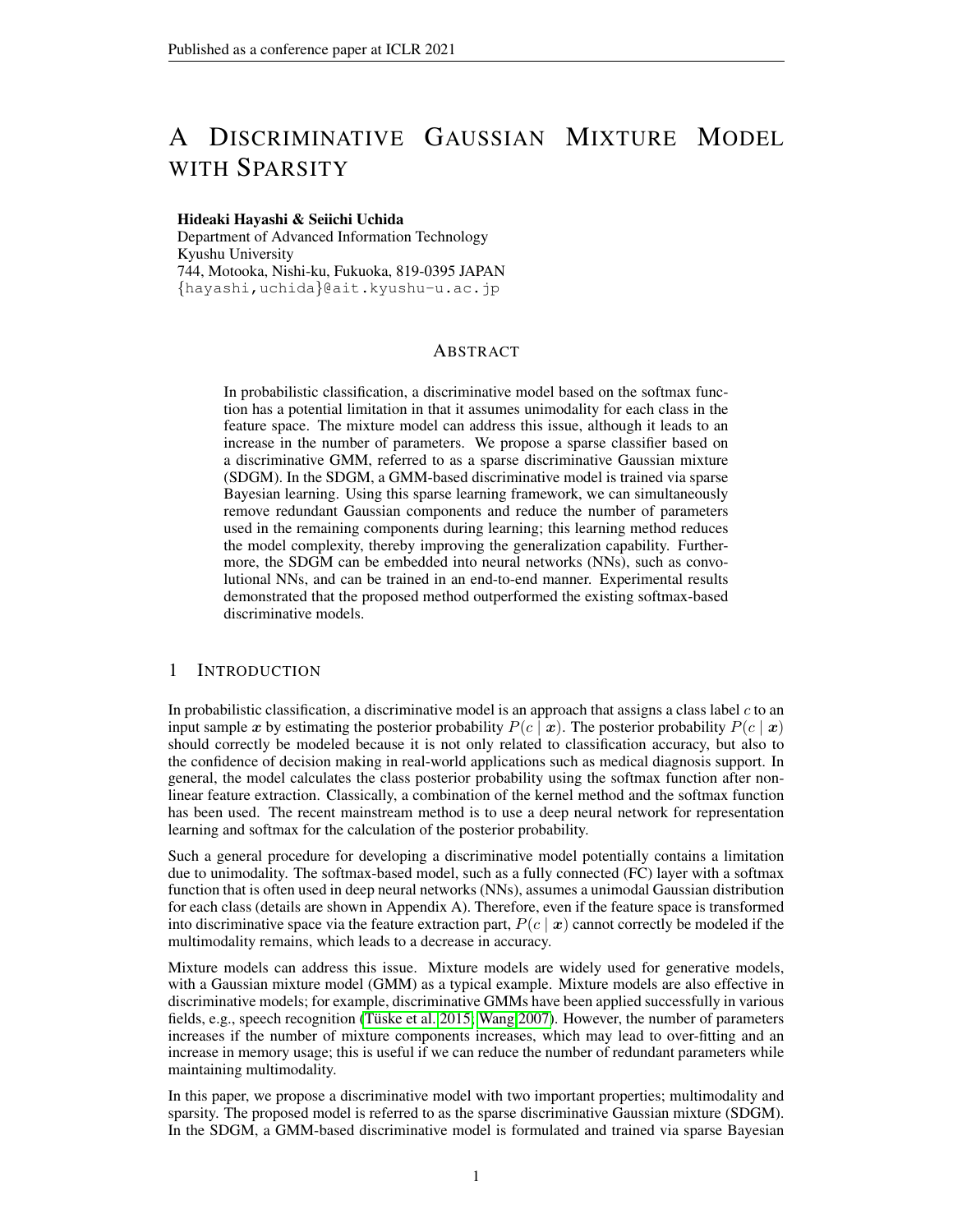four types of arrows. There is an undeveloped area in the upper right part, and the development of the area is the contribution of this study.

A (unimodal) Gaussian distribution is used as the most naive generative model in machine learning and is the foundation of this relationship diagram. A GMM is the mixture expansion of the Gaussian distributions. Since the GMM can express (almost) arbitrary continuous distributions using multiple Gaussian components, it has been utilized for a long time. Since Gaussian fitting requires numerous parameters, the sparsified versions of Gaussian [\(Hsieh et al.](#page-9-2) [2011\)](#page-9-2) and GMM [\(Gaiffas & Michel](#page-8-0) [2014\)](#page-8-0) have been proposed.



The discriminative models and the generative models are mutually related [\(Lasserre et al. 2006;](#page-9-3) [Minka](#page-9-4)

<span id="page-2-0"></span>

[2005\)](#page-9-4). According to [Lasserre et al.](#page-9-3) [\(2006\)](#page-9-3), the only difference between these models is their statistical parameter constraints. Therefore, given a generative model, we can derive a corresponding discriminative model. For example, discriminative models corresponding to the Gaussian mixture model have been proposed [\(Axelrod et al. 2006;](#page-8-1) [Bahl et al. 1996;](#page-8-2) [Klautau et al. 2003;](#page-9-5) [Tsai & Chang](#page-9-6) [2002;](#page-9-6) [Tsuji et al. 1999;](#page-9-7) [Tuske et al. 2015;](#page-10-0) [Wang 2007\)](#page-10-1). They indicate more flexible fitting capa- ¨ bility for classification problems than the generative GMM because the discriminative models have a lower statistical bias than the generative models. Furthermore, as shown by Tüske et al. [\(2015\)](#page-10-0); [Variani et al.](#page-10-3) [\(2015\)](#page-10-3), these models can be used as the last layer of the NN because these models output the class posterior probability.

From the perspective of the kernel Bayesian methods, the GP classifier [\(Wenzel et al. 2019\)](#page-10-2) and the mixture of GPs (MGP) (Luo  $\&$  Sun 2017) are the Bayesian kernelized version of the logistic regression and the discriminative GMM, respectively. The SDGM with kernelization is also regarded as a kernel Bayesian method because the posterior distribution of weights is estimated during learning instead of directly estimating the weights as points, as with the GP and MGP. The RVM [\(Tipping](#page-9-1) [2001\)](#page-9-1) is the sparse version of the GP classifier and is the most important related study. The learning algorithm of the SDGM is based on that of the RVM; however, it is extended for the mixture model.

If we use kernelization, the SDGM becomes one of the kernel Bayesian methods and is considered as the mixture expansion of the RVM or sparse expansion of the MGP. Therefore, the classification capability and sparsity are compared with kernel Bayesian methods in Section [4.1.](#page-5-0) Otherwise, the SDGM is considered as one of the discriminative models and can be embedded in an NN. The comparison with other discriminative models is conducted in Section [4.2](#page-6-0) via image classification by combining a CNN.

# 3 SPARSE DISCRIMINATIVE GAUSSIAN MIXTURE (SDGM)

The SDGM takes a continuous variable as its input and outputs the posterior probability of each class, acquiring a sparse structure by removing redundant components via sparse Bayesian learning. Figure [3](#page-3-0) shows how the SDGM is trained by removing unnecessary components while maintaining discriminability. In this training, we set the initial number of components to three for each class. As the training progresses, one of the components for each class gradually becomes small and is removed.

# 3.1 NOTATION

Let  $x \in \mathbb{R}^D$  be a continuous input variable and  $t_c$  ( $c \in \{1, \ldots, C\}$ , C is the number of classes) be a discrete target variable that is coded in a one-of-C form, where  $t_c = 1$  if x belongs to class c,  $t_c = 0$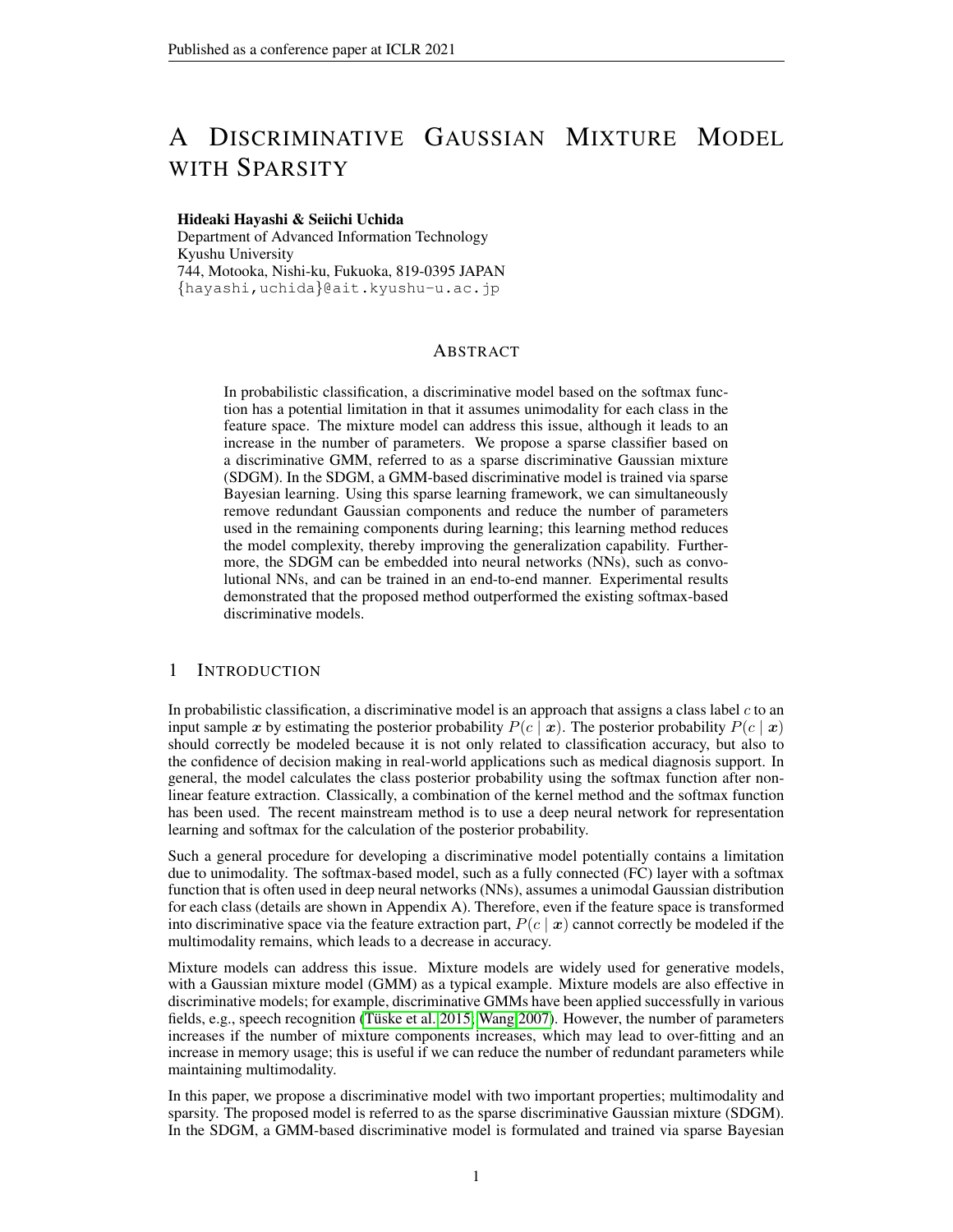

<span id="page-3-0"></span>Figure 3: Snapshots of the training process of SDGM. The meanings of lines and circles are the same as Figure [1.](#page-1-0) There are three components for each class in the initial stage of learning. As the training progresses, one of the components for each class becomes small gradually and is finally removed.

otherwise. Also, let  $z_{cm}$  be a discrete latent variable, and  $z_{cm} = 1$  when x from class c belongs to the m-th component ( $m \in \{1, \ldots, M_c\}$ ,  $M_c$  is the number of components for class c),  $z_{cm} = 0$ otherwise. For simplicity, in this paper, the probabilities for classes and components are described using only c and m; e.g., we use  $P(c, m \mid \boldsymbol{x})$  instead of  $P(t_c = 1, z_{cm} = 1 \mid \boldsymbol{x})$ .

#### <span id="page-3-4"></span>3.2 MODEL FORMULATION

The posterior probabilities of each class  $c$  given  $x$  are calculated as follows:

<span id="page-3-7"></span>
$$
P(c j \mathbf{x}) = \sum_{m=1}^{\mathbf{x}/c} P(c; m j \mathbf{x}); \quad P(c; m j \mathbf{x}) = \frac{C}{C} \sum_{c^0=1}^{\infty} \frac{C}{m^0} \frac{\exp[\mathbf{w}_{cm}^{\mathsf{T}}]}{m^0 = 1} \cdot \frac{C}{c^0 m^0} \exp[\mathbf{w}_{c^0 m^0}^{\mathsf{T}}] \cdot \tag{1}
$$

<span id="page-3-2"></span>
$$
= \mathbf{1}^{11} \times \mathbf{X}^{T} / x_1^{2} / x_1 x_2 / \cdots / x_1 x_D / x_2^{2} / x_2 x_3 / \cdots / x_D^{1} \tag{2}
$$

where  $\pi_{cm}$  is the mixture weight that is equivalent to the prior of each component  $P(c, m)$ . It should be noted that we use  $w_{cm} \in \mathbb{R}^H$ , which is the weight vector representing the m-th Gaussian component of class c. The dimension of  $w_{cm}$ , i.e., H, is the same as that of  $\phi$ ; namely,  $H =$  $1 + D(D+3)/2.$ 

**Derivation.** Utilizing a Gaussian distribution as a conditional distribution of x given c and m,  $P(x \mid c, m)$ , the posterior probability of c given x,  $P(c \mid x)$ , is calculated as follows:

$$
P(c j \mathbf{x}) = \sum_{m=1}^{\mathcal{H}c} \frac{P(c; m) P(\mathbf{x} j c; m)}{C_{c-1} M_{c} P(c; m) P(\mathbf{x} j c; m)}.
$$
\n(3)

$$
P(\mathbf{x} \mid c; m) = \frac{1}{(2 \int_{\frac{D}{2}}^{\frac{D}{2}} c m)^{\frac{1}{2}}} \exp \frac{1}{2} (\mathbf{x} \quad c m)^{\top} \frac{1}{cm} (\mathbf{x} \quad c m) \tag{4}
$$

where  $\mu_{cm} \in \mathbb{R}^D$  and  $\Sigma_{cm} \in \mathbb{R}^D$  are the mean vector and the covariance matrix for component m in class c. Since the calculation inside an exponential function in  $(4)$  is quadratic form, the conditional distributions can be transformed as follows:

<span id="page-3-6"></span><span id="page-3-5"></span><span id="page-3-3"></span><span id="page-3-1"></span>
$$
P(\mathbf{x} \mid c; m) = \exp[\mathbf{w}_{cm}^{\mathsf{T}}] \tag{5}
$$

where

$$
w_{cm} = \frac{D}{2} \ln 2 \frac{1}{2} \ln j \text{ cm} j \frac{1}{2} \sum_{i=1}^{N} \sum_{j=1}^{R} \sum_{j=1}^{N} \sum_{j=1}^{N} \sum_{j=1}^{N} \sum_{j=1}^{N} \sum_{j=1}^{N} \sum_{j=1}^{N} \sum_{j=1}^{N} \sum_{j=1}^{N} \sum_{j=1}^{N} \sum_{j=1}^{N} \sum_{j=1}^{N} \sum_{j=1}^{N} \sum_{j=1}^{N} \sum_{j=1}^{N} \sum_{j=1}^{N} \sum_{j=1}^{N} \sum_{j=1}^{N} \sum_{j=1}^{N} \sum_{j=1}^{N} \sum_{j=1}^{N} \sum_{j=1}^{N} \sum_{j=1}^{N} \sum_{j=1}^{N} \sum_{j=1}^{N} \sum_{j=1}^{N} \sum_{j=1}^{N} \sum_{j=1}^{N} \sum_{j=1}^{N} \sum_{j=1}^{N} \sum_{j=1}^{N} \sum_{j=1}^{N} \sum_{j=1}^{N} \sum_{j=1}^{N} \sum_{j=1}^{N} \sum_{j=1}^{N} \sum_{j=1}^{N} \sum_{j=1}^{N} \sum_{j=1}^{N} \sum_{j=1}^{N} \sum_{j=1}^{N} \sum_{j=1}^{N} \sum_{j=1}^{N} \sum_{j=1}^{N} \sum_{j=1}^{N} \sum_{j=1}^{N} \sum_{j=1}^{N} \sum_{j=1}^{N} \sum_{j=1}^{N} \sum_{j=1}^{N} \sum_{j=1}^{N} \sum_{j=1}^{N} \sum_{j=1}^{N} \sum_{j=1}^{N} \sum_{j=1}^{N} \sum_{j=1}^{N} \sum_{j=1}^{N} \sum_{j=1}^{N} \sum_{j=1}^{N} \sum_{j=1}^{N} \sum_{j=1}^{N} \sum_{j=1}^{N} \sum_{j=1}^{N} \sum_{j=1}^{N} \sum_{j=1}^{N} \sum_{j=1}^{N} \sum_{j=1}^{N} \sum_{j=1}^{N} \sum_{j=1}^{N} \sum_{j=1}^{N} \sum_{j=1}^{N}
$$

Here,  $s_{cmij}$  is the  $(i, j)$ -th element of  $\Sigma_{cm}^{-1}$ .

#### 3.3 DUAL FORM VIA KERNELIZATION

Since  $\phi$  is a second-order polynomial form, we can derive the dual form of the SDGM using polynomial kernels. By kernelization, we can treat the SDGM as the kernel Bayesian method as described in Section [2.](#page-1-1)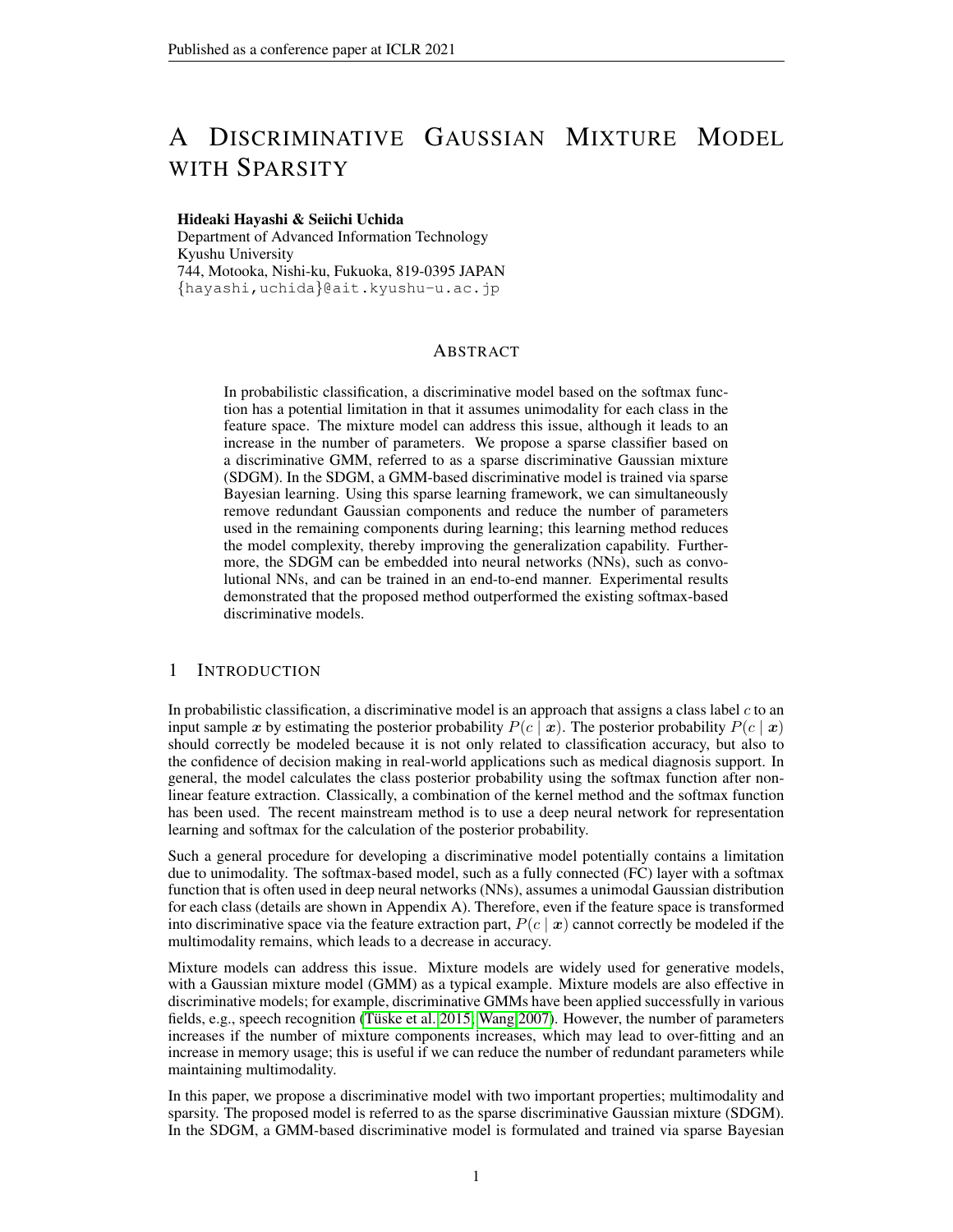Let  $\psi_{cm} \in \mathbb{R}^N$  be a novel weight vector for the  $c, m$ -th component. Using  $\psi_{cm}$  and the training dataset  $\{x_n\}_{n=1}^N$ , the weight of the original form  $w_{cm}$  is represented as

$$
W_{cm} = [ (x_1); \qquad ; (x_N)]_{cm}; \qquad (7)
$$

where  $\phi(x_n)$  is the transformation  $x_n$  of using [\(2\)](#page-3-2). Then, [\(5\)](#page-3-3) is reformulated as follows:

$$
P(\mathbf{x} \mid c; m) = \exp[\mathbf{w}_{cm}^{\mathsf{T}}]
$$
  
\n
$$
= \exp[\begin{array}{cc} \mathsf{T}_{cm} & (\mathbf{x}_1)^{\mathsf{T}} \\ \mathsf{T}_{cm} & (\mathbf{x}_2)^{\mathsf{T}} \end{array}] \quad (\mathbf{x}) \quad ; \quad (\mathbf{x}_N)^{\mathsf{T}} \quad (\mathbf{x})]^{\mathsf{T}}
$$
  
\n
$$
= \exp[\begin{array}{cc} \mathsf{T}_{cm} & K(\mathbf{x} \mid \mathbf{x}) \end{array}] \quad (8)
$$

where  $K(\mathbf{X}, x)$  is an N-dimensional vector that contains kernel functions defined as  $k(x_n, x) =$  $\phi(x_n)^\top \phi(x) = (x_n^\top x + 1)^2$  for its elements and **X** is a data matrix that has  $x_n^\top$  in the *n*-th row. Whereas the computational complexity of the original form in Section [3.2](#page-3-4) increases in the order of the square of the input dimension  $D$ , the dimensionality of this dual form is proportional to  $N$ . When we use this dual form, we use N and  $k(x_n, \cdot)$  instead of H and  $\phi(\cdot)$ , respectively.

## <span id="page-4-5"></span>3.4 LEARNING ALGORITHM

A set of training data and target value  $\{x_n, t_{nc}\}$  $(n = 1, \dots, N)$  is given. We also define  $\pi$  and z as vectors that comprise  $\pi_{cm}$  and  $z_{ncm}$  as their elements, respectively. As the prior distribution of the weight  $w_{cmh}$ , we employ a Gaussian distribution with a mean of zero. Using a different precision parameter (inverse of the variance)  $\alpha_{cmh}$  for each weight  $w_{cmh}$ , the joint probability of all the weights is represented as follows:

<span id="page-4-0"></span>
$$
P(w j) = \frac{\varphi \varphi_c \varphi_l \Gamma}{\frac{cmh}{2}} = \frac{1}{\pi} \exp \frac{1}{2} w_{cmh}^2 \text{ cmh} \quad (9)
$$



<span id="page-4-1"></span>Figure 4: Prior for each weight  $w_{cmh}$ . By maximizing the evidence term of the posterior of w, the precision of the prior  $\alpha_{cmh}$ achieves infinity if the corresponding weight  $w_{cmb}$  is redundant.

where w and  $\alpha$  are vectors with  $w_{cmh}$  and  $\alpha_{cmh}$  as

their elements, respectively. During learning, we update not only w but also  $\alpha$ . If  $\alpha_{cmh} \to \infty$ , the prior [\(9\)](#page-4-0) is 0; hence a sparse solution is obtained by optimizing  $\alpha$  as shown in Figure [4.](#page-4-1)

Using these variables, the expectation of the log-likelihood function over  $z$ ,  $J$ , is defined as follows:

<span id="page-4-2"></span>
$$
J = E_{\mathbf{z}} [\ln P(\mathbf{T}; \mathbf{z} \mid \mathbf{X}; \mathbf{w}; \cdot)]= \sum_{n=1}^{N} \sum_{c=1}^{K} r_{n c m} t_{n c} \ln P(c; m \mid \mathbf{x}_n);
$$

where **T** is a matrix with  $t_{nc}$  as its element. The variable  $r_{ncm}$  in the right-hand side corresponds to  $P(m \mid c, x_n)$  and can be calculated as  $r_{ncm} = P(c, m \mid x_n)/P(c \mid x_n)$ .

The posterior probability of the weight vector  $w$  is described as follows:

$$
P(\mathbf{w}^{\prime}|\mathbf{T};\mathbf{z};\mathbf{X};\mathbf{z};\mathbf{z}) = \frac{P(\mathbf{T};\mathbf{z}^{\prime}|\mathbf{X};\mathbf{w};\mathbf{z}^{\prime})\cdot P(\mathbf{w}^{\prime}|\mathbf{z})}{P(\mathbf{T};\mathbf{z}^{\prime}|\mathbf{X};\mathbf{z})}
$$
(10)

An optimal  $w$  is obtained as the point where [\(10\)](#page-4-2) is maximized. The denominator of the right-hand side in [\(10\)](#page-4-2) is called the evidence term, and we maximize it with respect to  $\alpha$ . However, this maximization problem cannot be solved analytically; therefore we introduce the Laplace approximation described as the following procedure.

With  $\alpha$  fixed, we obtain the mode of the posterior distribution of w. The solution is given by the point where the following equation is maximized:

$$
E_{\mathbf{z}}[\ln P(\mathbf{w}/T;\mathbf{z};\mathbf{X}; \cdot; \cdot)] = E_{\mathbf{z}}[\ln P(T;\mathbf{z}/\mathbf{X};\mathbf{w}; \cdot; \cdot)] + \ln P(\mathbf{w}/\cdot) + \text{const.}
$$
  
=  $J \mathbf{w}^T \mathbf{A} \mathbf{w} + \text{const.};$  (11)

where  $\mathbf{A} = \text{diag} \alpha_{cmb}$ . We obtain the mode of [\(11\)](#page-4-3) via Newton's method. The gradient and Hessian required for this estimation can be calculated as follows:

<span id="page-4-4"></span><span id="page-4-3"></span>
$$
\Gamma \mathsf{E}_{\mathbf{z}} \left[ \ln P(\mathbf{w} / \mathsf{T} / \mathsf{z} ; \mathsf{X}) \right] = \Gamma \mathsf{J} \quad \mathsf{A} \mathsf{w}; \tag{12}
$$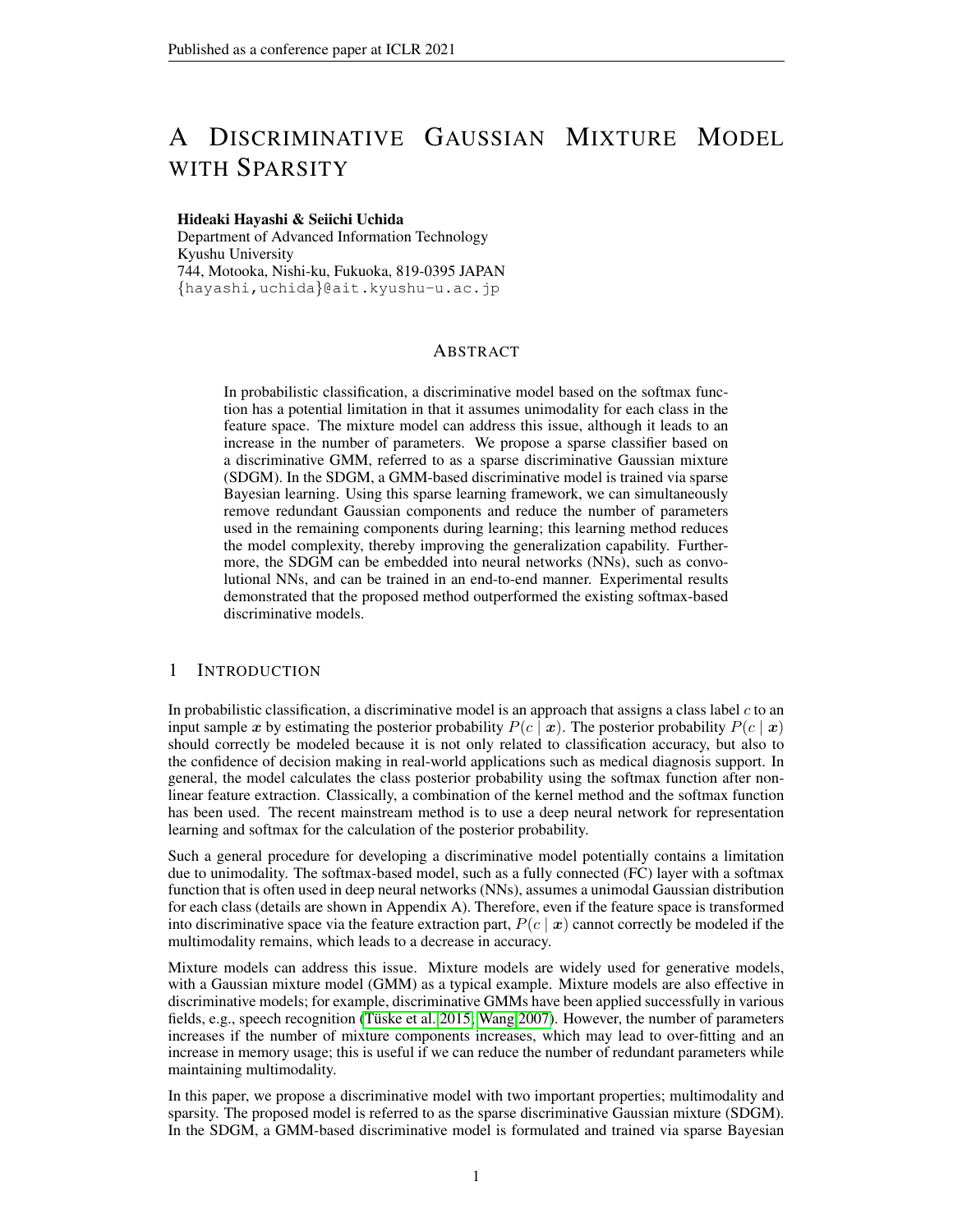Algorithm 1: Learning algorithm of the SDGM

<span id="page-5-5"></span>Input: Training data set X and teacher vector T. Output: Trained weight *w* obtained by maximizing [\(11\)](#page-4-3). Initialize the weights  $w$ , hyperparameters , mixture coefficients , and posterior probabilities  $r$ ; while *have not converged* do Calculate  $J$  using [\(10\)](#page-4-2); while r *have not converged* do while w *have not converged* do Calculate gradients using [\(12\)](#page-4-4); Calculate Hessian [\(13\)](#page-5-1); Maximize  $(11)$  w.r.t.  $w$ ; Calculate  $P(c; m | \mathbf{x}_n)$  and  $P(c | \mathbf{x}_n)$ ; end  $r_{ncm} = P(c; m j \mathbf{x}_n) = P(c j \mathbf{x}_n);$ end Calculate using [\(16\)](#page-5-2); Update using [\(17\)](#page-5-3); Update using [\(18\)](#page-5-4); end

<span id="page-5-1"></span> $r \Gamma \mathsf{E}_z [\ln P(\mathbf{w} / \mathsf{T}, \mathsf{z}; \mathsf{X}; \cdot) ] = r \Gamma \mathsf{J} \quad \mathsf{A}$ : (13)

Each element of  $\nabla J$  and  $\nabla \nabla J$  is calculated as follows:

$$
\frac{\mathcal{Q}J}{\mathcal{Q}W_{cmh}} = (r_{ncm}t_{nc} \quad P(c;mj \mathbf{X}_n)) \quad h.
$$

$$
\frac{\partial^2 J}{\partial w_{\text{cm}} \partial w_{\text{c}} \partial m^0 h^0} = P(c^0; m^0 j \mathbf{x}_n) (P(c; m j \mathbf{x}_n) \quad c c^0 m m^0) \quad h \quad h^0
$$
 (15)

where  $\delta_{cc}$ <sup>o</sup> mm<sup>o</sup> is a variable that takes 1 if both  $c = c^{\theta}$  and  $m = m^{\theta}$ , 0 otherwise. Hence, the posterior distribution of w can be approximated by a Gaussian distribution with a mean of  $\hat{w}$  and a covariance matrix of  $\Lambda$ , where

<span id="page-5-2"></span>
$$
= (r r \mathbb{E}_{\mathbf{z}} [\ln P(\mathbf{\hat{w}}/\mathbf{T}; \mathbf{z}; \mathbf{X}; \cdot, \cdot)])^{-1}.
$$
 (16)

Since the evidence term can be represented using the normalization term of this Gaussian distribution, we obtain the following updating rule by calculating its derivative with respect to  $\alpha_{cmh}$ .

<span id="page-5-3"></span>cn

$$
\frac{1}{\sqrt[4]{\omega_{cmh}}}\n \tag{17}
$$

where  $\lambda_{cmb}$  is the diagonal component of  $\Lambda$ . The mixture weight  $\pi_{cm}$  can be estimated using  $r_{ncm}$ as follows:

<span id="page-5-4"></span>
$$
\pi_{cm} = \frac{1}{N_c} \sum_{n=1}^{N_c} r_{ncm},\tag{18}
$$

where  $N_c$  is the number of training samples belonging to class c. As described above, we obtain a sparse solution by alternately repeating the update of hyper-parameters, as in [\(17\)](#page-5-3) and [\(18\)](#page-5-4), and the posterior distribution estimation of  $w$  using the Laplace approximation. As a result of the optimization, some of  $\alpha_{cmh}$  approach to infinite values, and  $w_{cmh}$  corresponding to  $\alpha_{cmh}$  have prior distributions with mean and variance both zero as shown in [\(4\)](#page-4-1); hence such  $w_{cmh}$  are removed because their posterior distributions are also with mean and variance both zero. During the procedure, the  $\{c, m\}$ -th component is eliminated if  $\pi_{cm}$  becomes 0 or all the weights  $w_{cmh}$  corresponding to the component become 0.

The learning algorithm of the SDGM is summarized in Algorithm [1.](#page-5-5) In this algorithm, the optimal weight is obtained as maximum a posterior solution. We can obtain a sparse solution by optimizing the prior distribution set to each weight simultaneously with weight optimization.

#### 4 EXPERIMENTS

#### <span id="page-5-0"></span>4.1 COMPARATIVE STUDY USING BENCHMARK DATA

To evaluate the capability of the SDGM quantitatively, we conducted a classification experiment using benchmark datasets. The datasets used in this experiment were Ripley's synthetic data [\(Ripley](#page-9-0)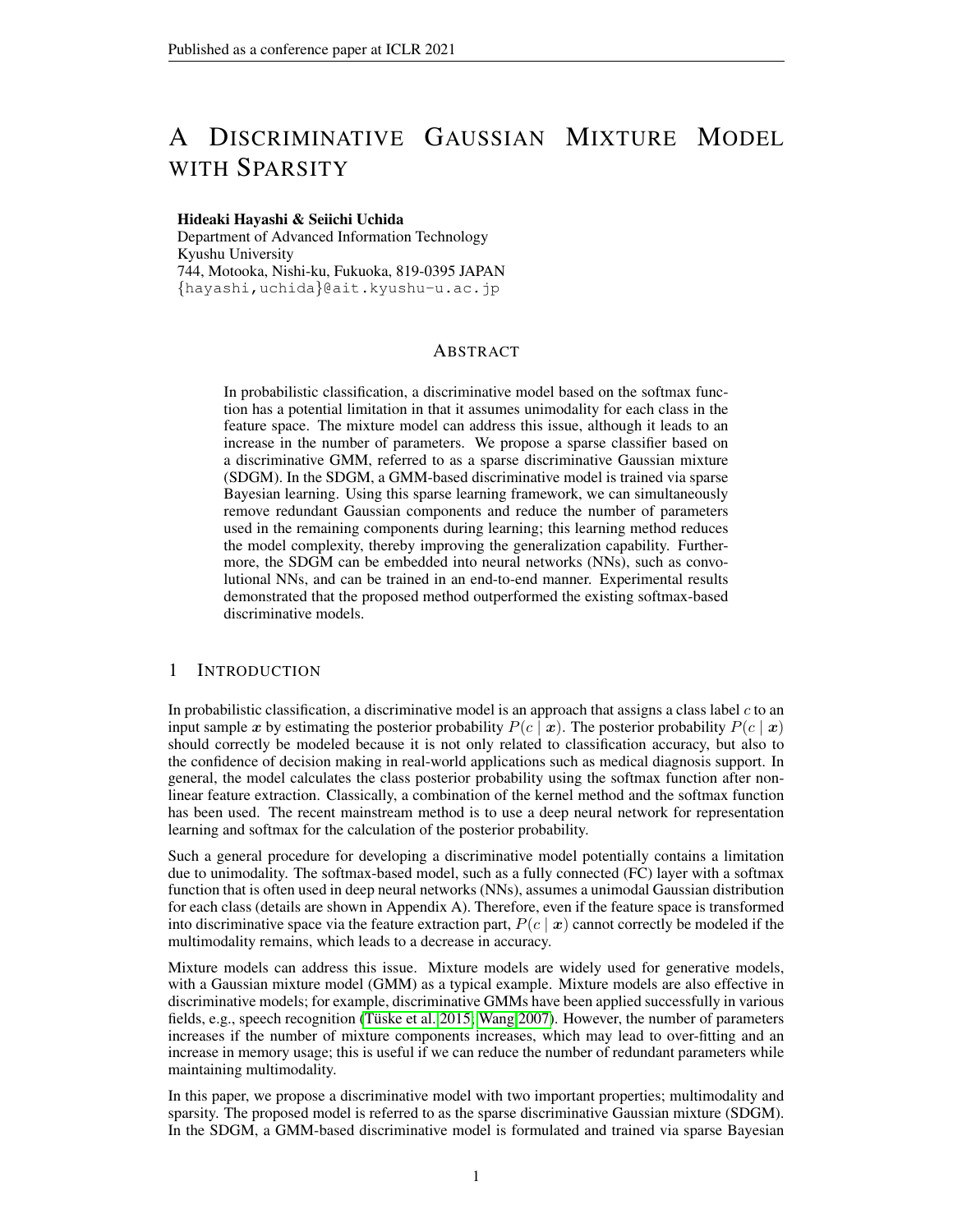|                      | Accuracy (error rate $(\%)$ ) |      |      |                  | Sparsity (number of nonzero weights) |       |        |                  |
|----------------------|-------------------------------|------|------|------------------|--------------------------------------|-------|--------|------------------|
|                      | <b>Baselines</b>              |      |      | <b>Baselines</b> |                                      |       |        |                  |
| Dataset              | <b>SDGM</b>                   | GP   | MGP  | <b>RVM</b>       | <b>SDGM</b>                          | GP    | MGP    | <b>RVM</b>       |
| Ripley               | 9.1                           | 9.1  | 9.3  | 9.3              | 6                                    | 250   | 1250   | $\boldsymbol{4}$ |
| Waveform             | 10.1                          | 10.4 | 9.6  | 10.9             | 11.0                                 | 400   | 2000   | 14.6             |
| Banana               | 10.6                          | 10.5 | 10.7 | 10.8             | 11.1                                 | 400   | 2000   | 11.4             |
| Titanic              | 22.6                          | 22.6 | 22.8 | 23.0             | 74.5                                 | 150   | 750    | 65.3             |
| <b>Breast Cancer</b> | 29.4                          | 30.4 | 30.7 | 29.9             | 15.7                                 | 200   | 1000   | 6.3              |
| Normalized mean      | 1.00                          | l.O1 | .01  | 1.03             | 1.00                                 | 25.76 | 128.79 | 0.86             |

<span id="page-6-1"></span>Table 1: Recognition error rate  $(\% )$  and number of nonzero weights

[2006\)](#page-9-0) (Ripley hereinafter) and four datasets cited from (Rätsch et al. 2001); Banana, Waveform, Titanic, and Breast Cancer. Ripley is a synthetic dataset that is generated from a two-dimensional  $(D = 2)$  Gaussian mixture model, and 250 and 1,000 samples are provided for training and test, respectively. The number of classes is two  $(C = 2)$ , and each class comprises two components. The remaining four datasets are all two-class  $(C = 2)$  datasets, which comprise different data sizes and dimensionality. Since they contain 100 training/test splits, we repeated experiments 100 times and then calculated average statistics.

For comparison, we used three kernel Bayesian methods: a GP classifier, an MPG classifier [\(Tresp](#page-9-10) [2001;](#page-9-10) [Luo & Sun 2017\)](#page-9-8), and an RVM [\(Tipping 2001\)](#page-9-1), which are closely related to the SDGM from the perspective of sparsity, multimodality, and Bayesian learning, as described in Section [2.](#page-1-1) In the evaluation, we compared the recognition error rates for discriminability and the number of nonzero weights for sparsity on the test data. The results of RVM were cited from [\(Tipping 2001\)](#page-9-1). By way of summary, the statistics were normalized by those of the SDGM, and the overall mean was shown.

Table [1](#page-6-1) shows the recognition error rates and the number of nonzero weights for each method. The results in Table [1](#page-6-1) demonstrated that the SDGM achieved a better accuracy on average compared to the other kernel Bayesian methods. The SDGM is developed based on a Gaussian mixture model and is particularly effective for data where a Gaussian distribution can be assumed, such as the Ripley dataset. Since the SDGM explicitly models multimodality, it could more accurately represent the sharp changes in decision boundaries near the border of components compared to the RVM, as shown in Figure [1.](#page-1-0) Although the SDGM did not necessarily outperform the other methods in all datasets, it achieved the best accuracy on average. In terms of sparsity, the number of initial weights for the SDGM is the same as MGP, and the SDGM reduced 90.0–99.5% of weights from the initial state due to the sparse Bayesian learning, which leads to drastically efficient use of memory compared to non-sparse classifiers (GP and MGP). The results above indicated that the SDGM demonstrated generalization capability and a sparsity simultaneously.

#### <span id="page-6-0"></span>4.2 IMAGE CLASSIFICATION

In this experiment, the SDGM is embedded into a deep neural network. Since the SDGM is differentiable with respect to the weights, SDGM can be embedded into a deep NN as a module and is trained in an end-to-end manner. In particular, the SDGM plays the same role as the softmax function since the SDGM calculates the posterior probability of each class given an input vector. We can show that a fully connected layer with the softmax is equivalent to the discriminative model based on a single Gaussian distribution for each class by applying a simple transformation (see Appendix A), whereas the SDGM is based on the Gaussian mixture model.

To verify the difference between them, we conducted image classification experiments. Using a CNN with a softmax function as a baseline, we evaluated the capability of SDGM by replacing softmax with the SDGM. We also used a CNN with a softmax function trained with  $L_1$  regularization, a CNN with a large margin softmax [\(Liu et al. 2016\)](#page-9-11), and a CNN with the discriminative GMM as other baselines.

In this experiment, we used the original form of the SDGM. To achieve sparse optimization during end-to-end training, we employed an approximated sparse Bayesian learning based on Gaussian dropout proposed by [Molchanov et al.](#page-9-12) [\(2017\)](#page-9-12). This is because it is difficult to execute the learning algorithm in Section [3.4](#page-4-5) with backpropagation due to large computational costs for inverse matrix calculation of the Hessian in [\(16\)](#page-5-2), which takes  $O(N^3)$ .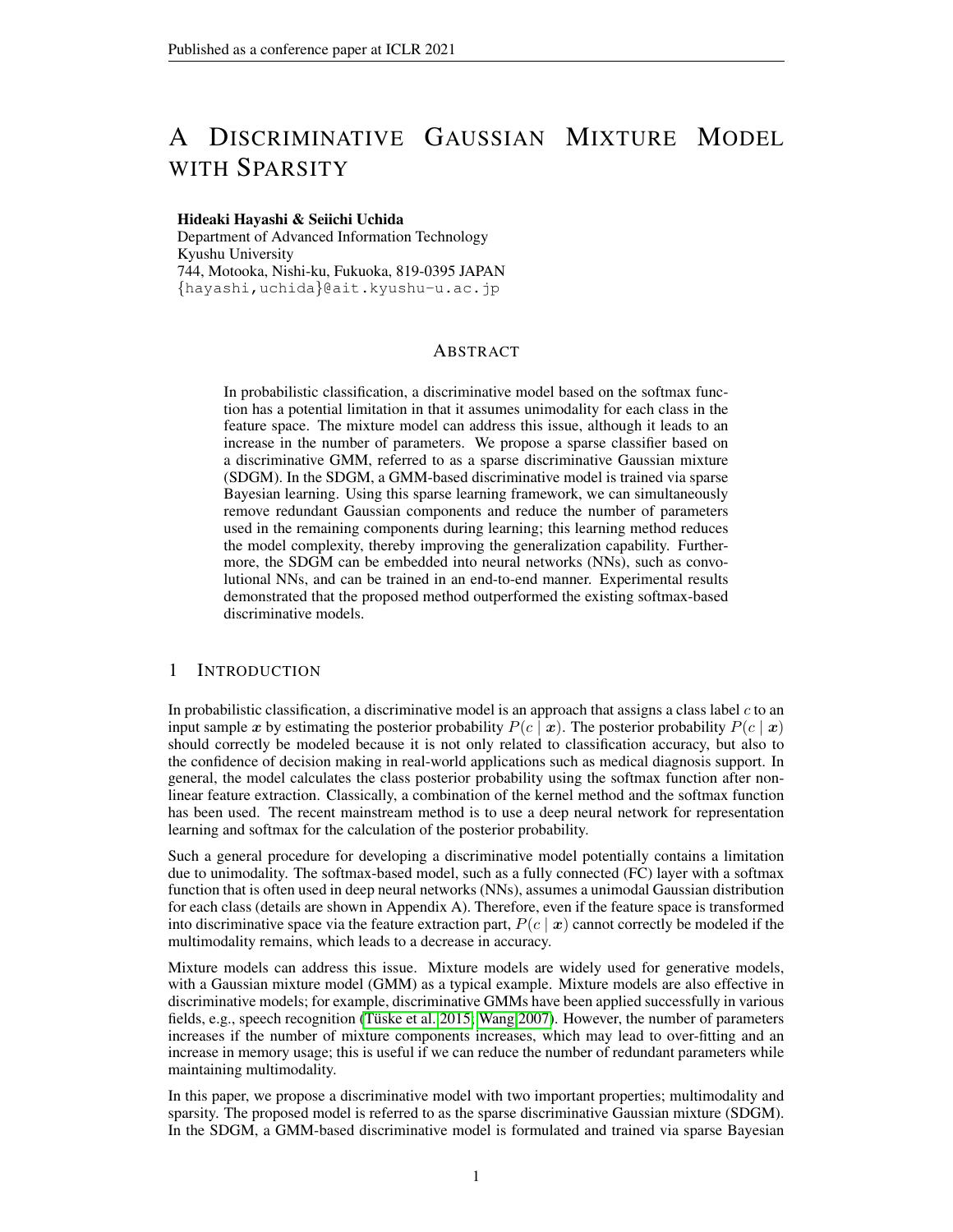

<span id="page-7-1"></span>Table 2: Recognition error rates (%) on image classification

<span id="page-7-0"></span>Figure 5: Visualization of CNN features on MNIST ( $D = 2$ ) after end-to-end learning. In this visualization, five convolutional layers with four max pooling layers between them and a fully connected layer with a two-dimensional output are used. (a) results when a fully connected layer with the softmax function is used as the last layer. (b) when SDGM is used as the last layer instead. The colors red, blue, yellow, pink, green, tomato, saddlebrown, lightgreen, cyan, and black represent classes from 0 to 9, respectively. Note that the ranges of the axis are different between (a) and (b).

#### 4.2.1 DATASETS AND EXPERIMENTAL SETUPS

We used the following datasets and experimental settings in this experiment.

**MNIST:** This dataset includes 10 classes of handwritten binary digit images of size  $28 \times 28$  [\(LeCun](#page-9-13) [et al. 1998\)](#page-9-13). We used 60,000 images as training data and 10,000 images as testing data. As a feature extractor, we used a simple CNN that consists of five convolutional layers with four max pooling layers between them and a fully connected layer. To visualize the learned CNN features, we first set the output dimension of the fully connected layer of the baseline CNN as two  $(D = 2)$ . Furthermore, we tested by increasing the output dimension of the fully connected layer from two to ten  $(D = 10)$ .

Fashion-MNIST: Fashion-MNIST [\(Xiao et al. 2017\)](#page-10-4) includes 10 classes of binary fashion images with a size of  $28 \times 28$ . It includes 60,000 images for training data and 10,000 images for testing data. We used the same CNN as in MNIST with 10 as the output dimension.

CIFAR-10 and CIFAR-100: CIFAR-10 and CIFAR-100 [\(Krizhevsky & Hinton 2009\)](#page-9-14) consist of 60,000  $32 \times 32$  color images in 10 classes and 100 classes, respectively. There are 50,000 training images and 10,000 test images for both datasets. For these datasets, we trained DenseNet [\(Huang](#page-9-15) [et al. 2017\)](#page-9-15) with a depth of 40 and a growth rate of 12 as a baseline CNN.

ImageNet: ImageNet classification dataset [\(Russakovsky et al. 2015\)](#page-9-16) includes 1,000 classes of generic object images with a size of  $224 \times 224$ . It consists of 1,281,167 training images, 50,000 validation images, and 100,000 test images. For this dataset, we used MobileNet [\(Howard et al.](#page-9-17) [2017\)](#page-9-17) as a baseline CNN.

It should be noted that we did not employ additional techniques to increase classification accuracy such as hyperparameter tuning and pre-trained models; therefore, the accuracy of the baseline model did not reach the state-of-the-art. This is because we considered that it is not essential to confirm the effectiveness of the proposed method.

## 4.2.2 RESULTS

Figure [5](#page-7-0) shows the two-dimensional feature embeddings on the MNIST dataset. Different feature embeddings were acquired for each method. When softmax was used, the features spread in a fan shape and some parts of the distribution overlapped around the origin. However, when the SDGM was used, the distribution for each class exhibited an ellipse shape and margins appeared between the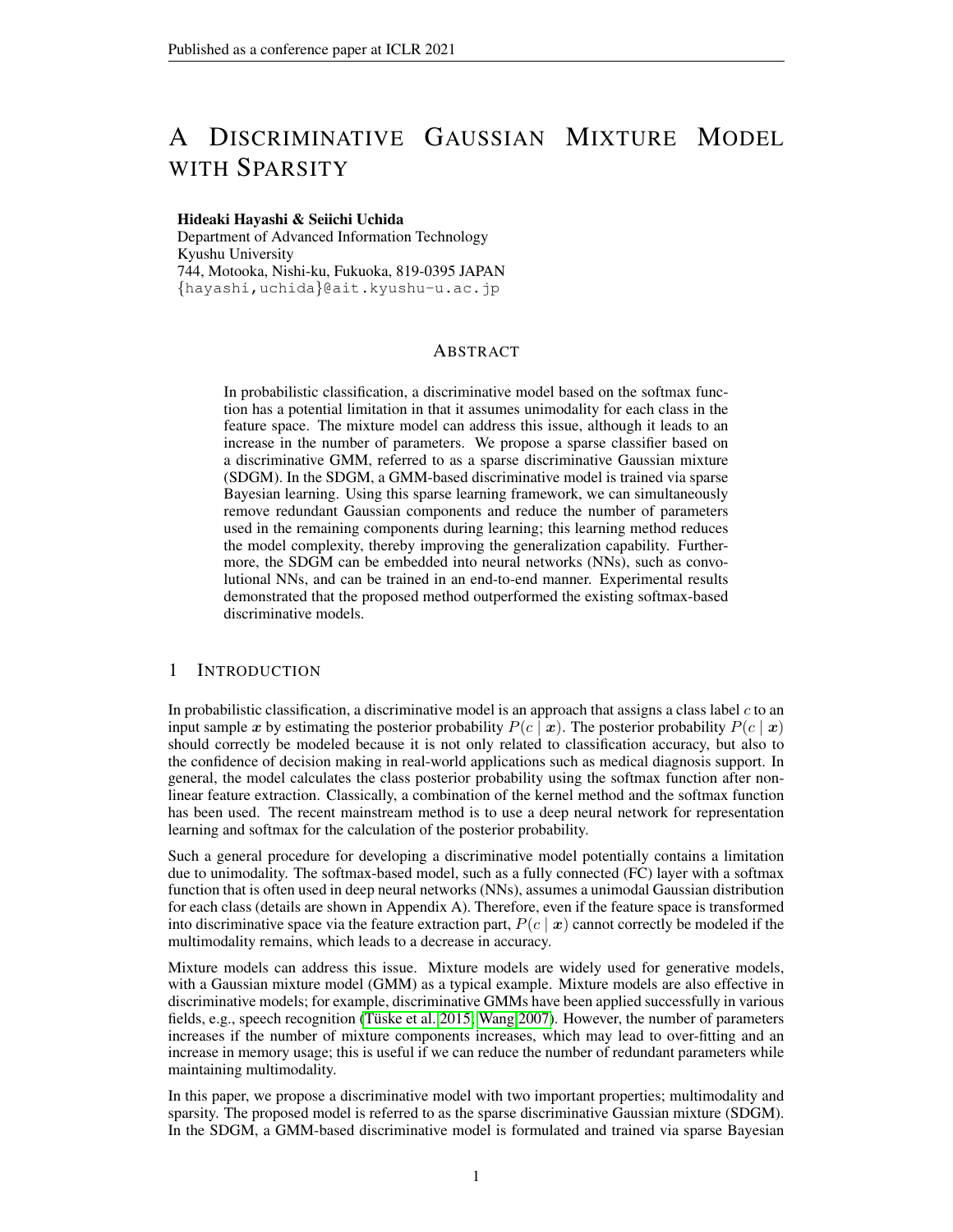class distributions. This is because the SDGM is based on a Gaussian mixture model and functions to push the features into a Gaussian shape.

Table [2](#page-7-1) shows the recognition error rates on each dataset. SDGM achieved better performance than softmax. Although sparse learning was ineffective in two out of six comparisons according to the comparison with the discriminative GMM, replacing softmax with SDGM was effective in all the comparisons. As shown in Figure [5,](#page-7-0) SDGM can create margins between classes by pushing the features into a Gaussian shape. This phenomenon positively affected classification capability. Although large-margin softmax, which has the effect of increasing the margin, and the discriminative GMM, which can represent multimodality, also achieved relatively high accuracy, the SDGM can achieve the same level of accuracy with sparse weights.

# 5 CONCLUSION

In this paper, we proposed a sparse classifier based on a Gaussian mixture model (GMM), which is named sparse discriminative Gaussian mixture (SDGM). In the SDGM, a GMM-based discriminative model was trained by sparse Bayesian learning. This learning algorithm improved the generalization capability by obtaining a sparse solution and automatically determined the number of components by removing redundant components. The SDGM can be embedded into neural networks (NNs) such as convolutional NNs and could be trained in an end-to-end manner.

In the experiments, we demonstrated that the SDGM could reduce the number of weights via sparse Bayesian learning, thereby improving its generalization capability. The comparison using benchmark datasets suggested that SDGM outperforms the conventional kernel Bayesian classifiers. We also demonstrated that SDGM outperformed the fully connected layer with the softmax function when it was used as the last layer of a deep NN.

One of the limitations of this study is that the proposed sparse learning reduces redundant Gaussian components but cannot obtain the optimal number of components, which should be improved in future work. Since the learning of the proposed method can be interpreted as the incorporation of the EM algorithm into the sparse Bayesian learning, we will tackle a theoretical analysis by utilizing the proofs for the EM algorithm [\(Wu 1983\)](#page-10-5) and the sparse Bayesian learning (Faul  $\&$ [Tipping 2001\)](#page-8-3). Furthermore, we would like to tackle the theoretical analysis of error bounds using the PAC-Bayesian theorem. We will also develop a sparse learning algorithm for a whole deep NN structure including the feature extraction part. This will improve the ability of the CNN for larger data classification. Further applications using the probabilistic property of the proposed model such as semi-supervised learning, uncertainty estimation, and confidence calibration will be considered.

## ACKNOWLEDGMENTS

This work was supported in part by JSPS KAKENHI Grant Number JP17K12752 and JST ACT-I Grant Number JPMJPR18UO.

# **REFERENCES**

- <span id="page-8-1"></span>Scott Axelrod, Vaibhava Goel, Ramesh Gopinath, Peder Olsen, and Karthik Visweswariah. Discriminative estimation of subspace constrained Gaussian mixture models for speech recognition. *IEEE Transactions on Audio, Speech, and Language Processing*, 15(1):172–189, 2006.
- <span id="page-8-2"></span>Lalit R Bahl, Mukund Padmanabhan, David Nahamoo, and PS Gopalakrishnan. Discriminative training of Gaussian mixture models for large vocabulary speech recognition systems. In *Proceedings of the International Conference on Acoustics, Speech, and Signal Processing Conference Proceedings (ICASSP)*, volume 2, pp. 613–616, 1996.
- <span id="page-8-3"></span>Anita Faul and Michael Tipping. Analysis of sparse Bayesian learning. *Proceedings of the Advances in Neural Information Processing Systems (NIPS)*, 14:383–389, 2001.
- <span id="page-8-0"></span>Stephane Gaiffas and Bertrand Michel. Sparse bayesian unsupervised learning. *arXiv preprint arXiv:1401.8017*, 2014.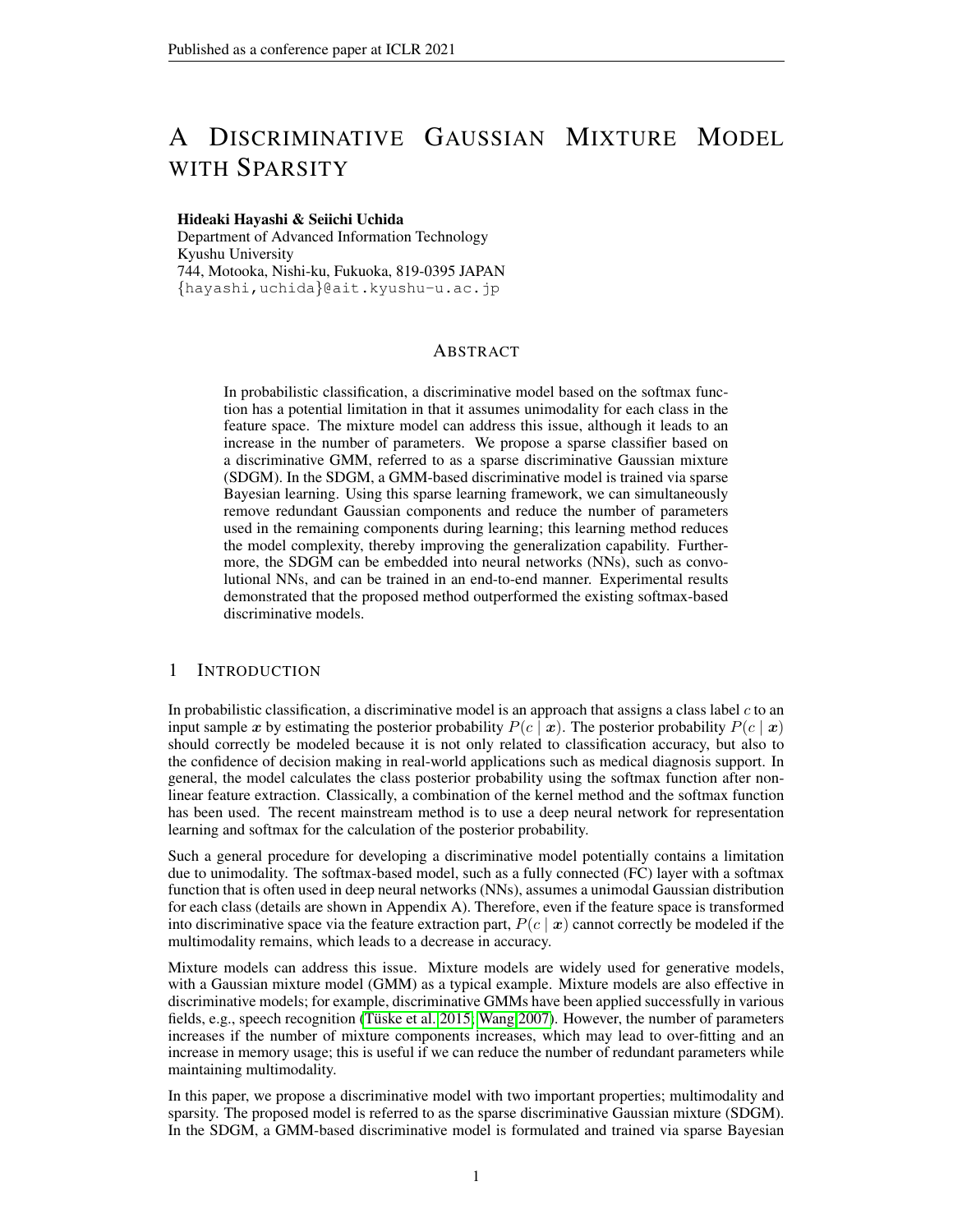- <span id="page-9-17"></span>Andrew G Howard, Menglong Zhu, Bo Chen, Dmitry Kalenichenko, Weijun Wang, Tobias Weyand, Marco Andreetto, and Hartwig Adam. Mobilenets: Efficient convolutional neural networks for mobile vision applications. *arXiv preprint arXiv:1704.04861*, 2017.
- <span id="page-9-2"></span>Cho-Jui Hsieh, Inderjit S Dhillon, Pradeep K Ravikumar, and Mátyás A Sustik. Sparse inverse covariance matrix estimation using quadratic approximation. In *Proceedings of the Advances in Neural Information Processing Systems (NIPS)*, pp. 2330–2338, 2011.
- <span id="page-9-15"></span>Gao Huang, Zhuang Liu, Laurens Van Der Maaten, and Kilian Q Weinberger. Densely connected convolutional networks. In *Proceedings of the IEEE Conference on Computer Vision and Pattern Recognition (CVPR)*, 2017.
- <span id="page-9-5"></span>Aldebaro Klautau, Nikola Jevtic, and Alon Orlitsky. Discriminative Gaussian mixture models: A comparison with kernel classifiers. In *Proceedings of the International Conference on Machine Learning (ICML)*, pp. 353–360, 2003.
- <span id="page-9-14"></span>Alex Krizhevsky and Geoffrey Hinton. Learning multiple layers of features from tiny images. Technical report, University of Toronto, 2009.
- <span id="page-9-3"></span>Julia A. Lasserre, Christopher M. Bishop, and Thomas P. Minka. Principled hybrids of generative and discriminative models. In *Proceedings of the IEEE Computer Society Conference on Computer Vision and Pattern Recognition (CVPR)*, pp. 87–94, 2006.
- <span id="page-9-13"></span>Yann LeCun, Léon Bottou, Yoshua Bengio, Patrick Haffner, et al. Gradient-based learning applied to document recognition. *Proceedings of the IEEE*, 86(11):2278–2324, 1998.
- <span id="page-9-11"></span>Weiyang Liu, Yandong Wen, Zhiding Yu, and Meng Yang. Large-margin softmax loss for convolutional neural networks. In *Proceedings of the International Conference on Machine Learning (ICML)*, volume 48, pp. 507–516, 2016.
- <span id="page-9-8"></span>Chen Luo and Shiliang Sun. Variational mixtures of gaussian processes for classification. In *Proceedings of the International Joint Conferences on Artificial Intelligence (IJCAI)*, pp. 4603–4609, 2017.
- <span id="page-9-4"></span>Tom Minka. Discriminative models, not discriminative training. Technical report, Technical Report MSR-TR-2005-144, Microsoft Research, 2005.
- <span id="page-9-12"></span>Dmitry Molchanov, Arsenii Ashukha, and Dmitry Vetrov. Variational dropout sparsifies deep neural networks. In *Proceedings of the International Conference on Machine Learning (ICML)*, pp. 2498–2507, 2017.
- <span id="page-9-9"></span>Gunnar Rätsch, Takashi Onoda, and K-R Müller. Soft margins for adaboost. *Machine learning*, 42 (3):287–320, 2001.
- <span id="page-9-0"></span>Brian D Ripley. *Pattern Recognition and Neural Networks*. Cambridge University Press, 2006.
- <span id="page-9-16"></span>Olga Russakovsky, Jia Deng, Hao Su, Jonathan Krause, Sanjeev Satheesh, Sean Ma, Zhiheng Huang, Andrej Karpathy, Aditya Khosla, Michael Bernstein, Alexander C. Berg, and Li Fei-Fei. ImageNet Large Scale Visual Recognition Challenge. *International Journal of Computer Vision (IJCV)*, 115(3):211–252, 2015. doi: 10.1007/s11263-015-0816-y.
- <span id="page-9-1"></span>Michael E Tipping. Sparse Bayesian learning and the relevance vector machine. *Journal of Machine Learning research*, 1(Jun):211–244, 2001.
- <span id="page-9-10"></span>Volker Tresp. Mixtures of gaussian processes. In *Proceedings of the Advances in Neural Information Processing Systems (NIPS)*, pp. 654–660, 2001.
- <span id="page-9-6"></span>Wuei-He Tsai and Wen-Whei Chang. Discriminative training of Gaussian mixture bigram models with application to Chinese dialect identification. *Speech Communication*, 36(3-4):317–326, 2002.
- <span id="page-9-7"></span>Toshio Tsuji, Osamu Fukuda, Hiroyuki Ichinobe, and Makoto Kaneko. A log-linearized Gaussian mixture network and its application to EEG pattern classification. *IEEE Transactions on Systems, Man, and Cybernetics, Part C: Applications and Reviews*, 29(1):60–72, 1999.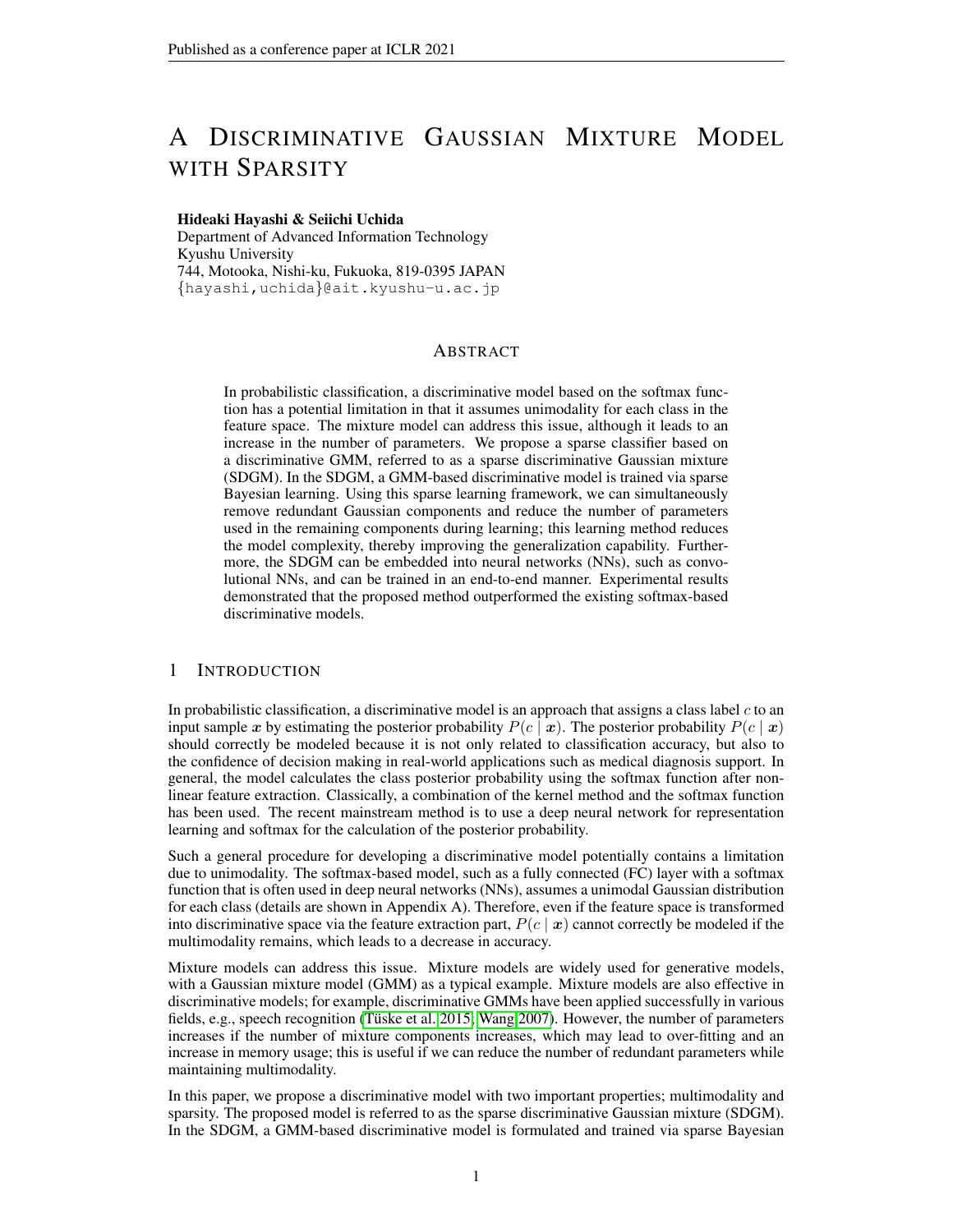- <span id="page-10-0"></span>Zoltán Tüske, Muhammad Ali Tahir, Ralf Schlüter, and Hermann Ney. Integrating Gaussian mixtures into deep neural networks: Softmax layer with hidden variables. In *Proceedings of the IEEE International Conference on Acoustics, Speech and Signal Processing (ICASSP)*, pp. 4285–4289, 2015.
- <span id="page-10-3"></span>Ehsan Variani, Erik McDermott, and Georg Heigold. A Gaussian mixture model layer jointly optimized with discriminative features within a deep neural network architecture. In *Proceedings of the International Conference on Acoustics, Speech and Signal Processing (ICASSP)*, pp. 4270– 4274, 2015.
- <span id="page-10-1"></span>Jue Wang. Discriminative Gaussian mixtures for interactive image segmentation. In *Proceedings of the IEEE International Conference on Acoustics, Speech and Signal Processing (ICASSP)*, volume 1, pp. 601–604, 2007.
- <span id="page-10-2"></span>Florian Wenzel, Theo Galy-Fajou, Christan Donner, Marius Kloft, and Manfred Opper. Efficient ´ gaussian process classification using polya-gamma data augmentation. In ` *Proceedings of the AAAI Conference on Artificial Intelligence*, volume 33, pp. 5417–5424, 2019.
- <span id="page-10-5"></span>CF Jeff Wu. On the convergence properties of the EM algorithm. *The Annals of statistics*, pp. 95–103, 1983.
- <span id="page-10-4"></span>Han Xiao, Kashif Rasul, and Roland Vollgraf. Fashion-MNIST: a novel image dataset for benchmarking machine learning algorithms. *arXiv preprint arXiv:1708.07747*, 2017.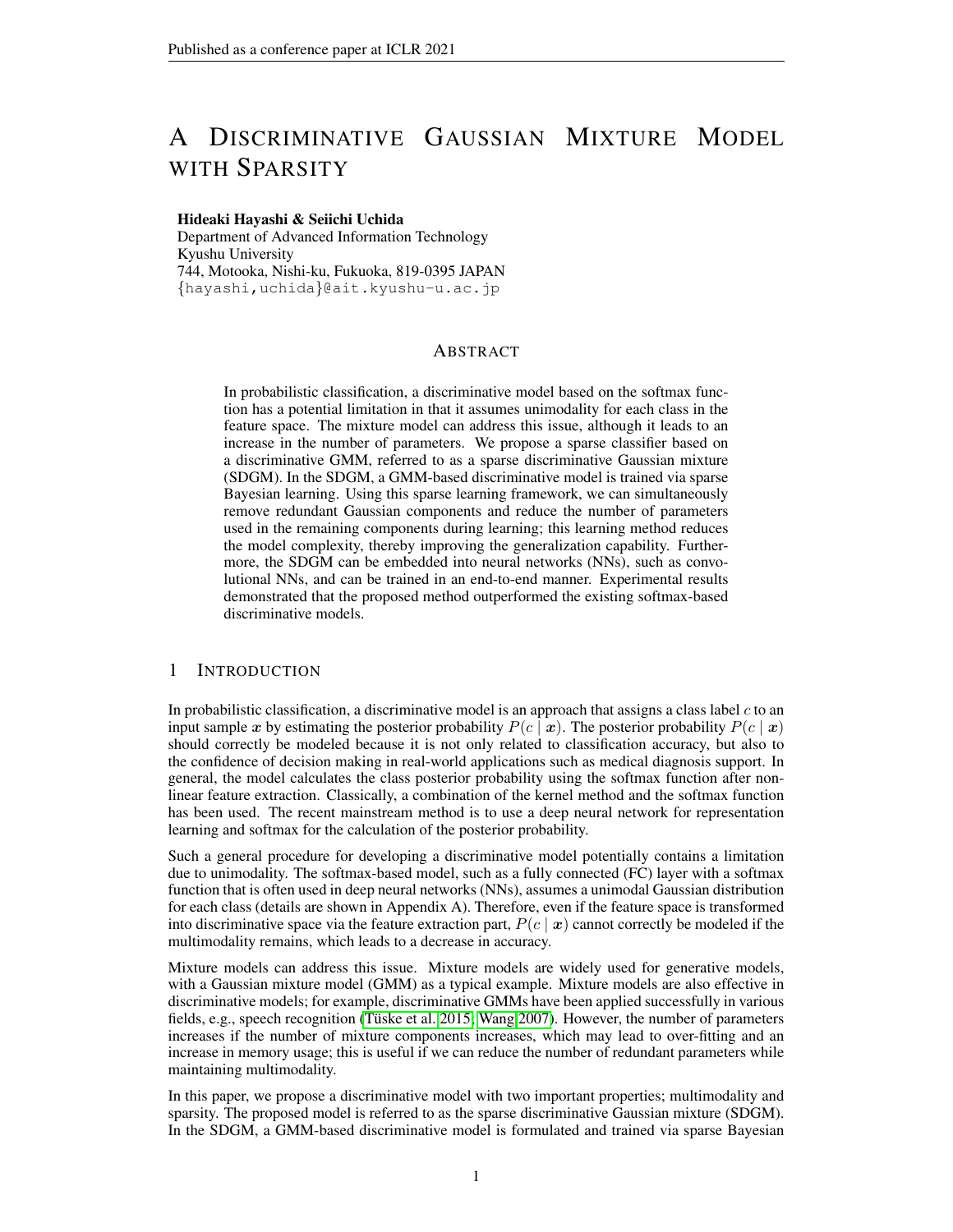## SUPPLEMENTARY MATERIALS

# A RELATIONSHIP BETWEEN THE DISCRIMINATIVE GAUSSIAN AND LOGISTIC REGRESSION

We show that a fully connected layer with the softmax function, or logistic regression, can be regarded as a discriminative model based on a Gaussian distribution by utilizing transformation of the equations. Let us consider a case in which the class-conditional probability  $P(x|c)$  is a Gaussian distribution. In this case, we can omit m from the equations  $(3)$ – $(6)$ .

If all classes share the same covariance matrix and the mixture weight  $\pi_{cm}$ , the terms  $\pi_{cm}$  in [\(1\)](#page-3-7),  $x_1^2, x_1x_2, \ldots, x_1x_D, x_2^2, x_2x_3, \ldots, x_2x_D, \ldots, x_D^2$  in [\(2\)](#page-3-2), and  $-\frac{1}{2}s_{c11}, \ldots, -\frac{1}{2}s_{cDD}$  in [\(6\)](#page-3-6) can be canceled; hence the calculation of the posterior probability  $P(c|\mathbf{x})$  is also simplified as

$$
P(c/\mathbf{x}) = \frac{\exp(\mathbf{w}_c^\top)}{C_{c-1}\exp(\mathbf{w}_c^\top)}
$$

where

$$
\mathbf{w}_{c} = [\log P(c) \quad \frac{1}{2} \sum_{i=1}^{N} \sum_{j=1}^{N} s_{cij} \quad c_i \quad c_j + \frac{D}{2} \log 2 \quad + \frac{1}{2} \log j \quad c_j; \sum_{i=1}^{N} \sum_{j=1}^{N} s_{ci1} \quad c_i; \quad \sum_{i=1}^{N} s_{ciD} \quad c_i]^T;
$$
  
=  $1, \mathbf{x}^T$ 

This is equivalent to a fully connected layer with the softmax function, or linear logistic regression.

# B EVALUATION OF CHARACTERISTICS USING SYNTHETIC DATA

To evaluate the characteristics of the SDGM, we conducted classification experiments using synthetic data. The dataset comprises two classes. The data were sampled from a Gaussian mixture model with eight components for each class. The numbers of training data and test data were 320 and 1,600, respectively. The scatter plot of this dataset is shown in Figure [6.](#page-12-0)

In the evaluation, we calculated the error rates for the training data and the test data, the number of components after training, the number of nonzero weights after training, and the weight reduction ratio (the ratio of the number of the nonzero weights to the number of initial weights), by varying the number of initial components as  $2, 4, 8, \ldots, 20$ . We repeated evaluation five times while regenerating the training and test data and calculated the average value for each evaluation criterion. We used the dual form of the SDGM in this experiment.

Figure [6](#page-12-0) displays the changes in the learned class boundaries according to the number of initial components. When the number of components is small, such as that shown in Figure [6\(](#page-12-0)a), the decision boundary is simple; therefore, the classification performance is insufficient. However, according to the increase in the number of components, the decision boundary fits the actual class boundaries. It is noteworthy that the SDGM learns the GMM as a discriminative model instead of a generative model; an appropriate decision boundary was obtained even if the number of components for the model is less than the actual number (e.g.,  $6(c)$ ).

Figure [7](#page-12-1) shows the evaluation results of the characteristics. Figures [7\(](#page-12-1)a), (b), (c), and (d) show the recognition error rate, number of components after training, number of nonzero weights after training, and weight reduction ratio, respectively. The horizontal axis shows the number of initial components in all the graphs.

In Figure [7\(](#page-12-1)a), the recognition error rates for the training data and test data are almost the same with the few numbers of components and decrease according to the increase in the number of initial components while it is 2 to 6. This implied that the representation capability was insufficient when the number of components was small, and that the network could not accurately separate the classes. Meanwhile, changes in the training and test error rates were both flat when the number of initial components exceeded eight, even though the test error rates were slightly higher than the training error rate. In general, the training error decreases and the test error increases when the complexity of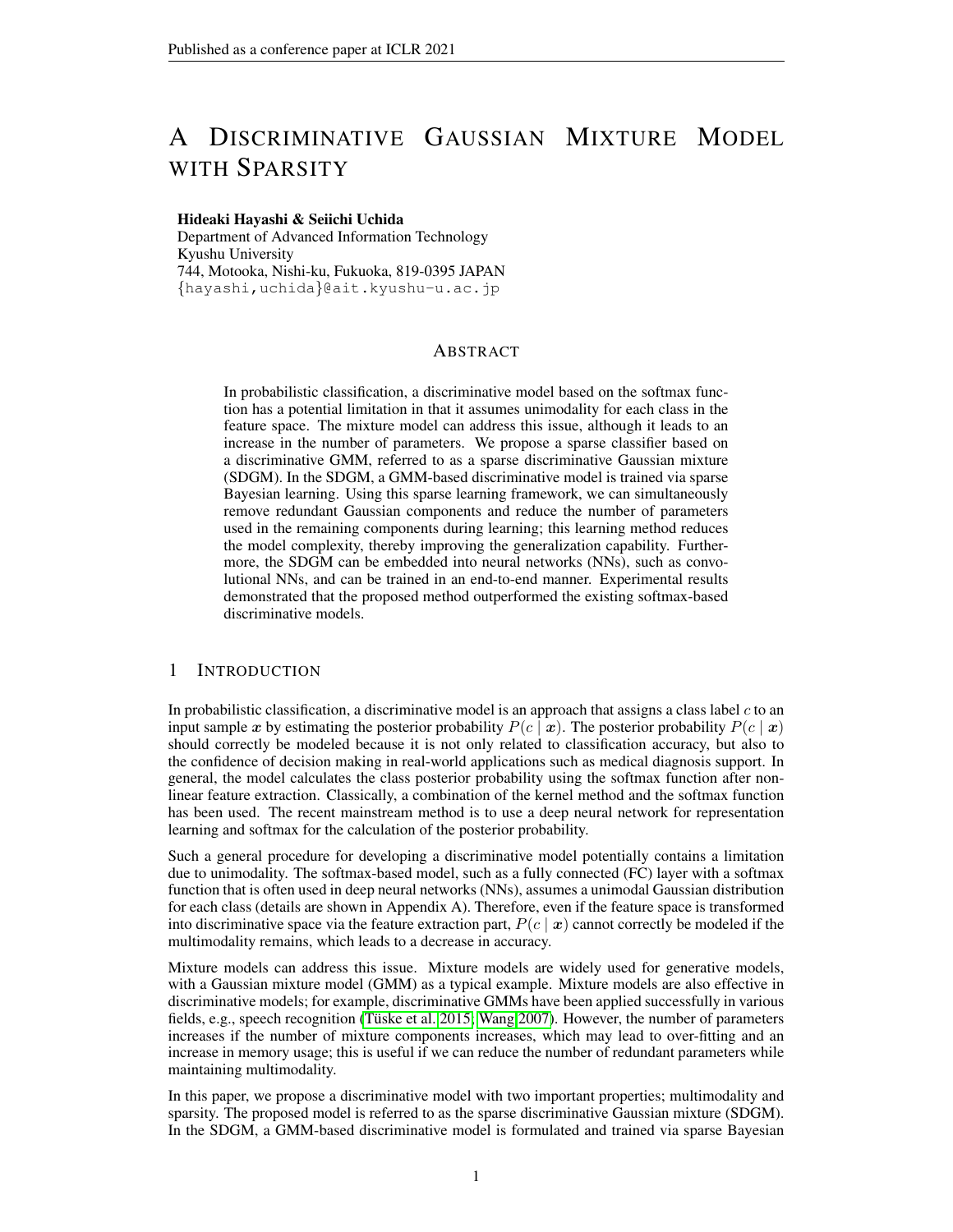

<span id="page-12-0"></span>Figure 6: Changes in learned class boundaries according to the number of initial components. The blue and green markers represent the samples from class 1 and class 2, respectively. Samples in red circles represent relevant vectors. The black lines are class boundaries where  $P(c | x) = 0.5$ .



<span id="page-12-1"></span>Figure 7: Evaluation results using synthetic data. (a) recognition error rate, (b) the number of components after training, (c) the number of nonzero weights after training, and (d) weight reduction ratio. The error bars indicate the standard deviation for five trials.

the classifier is increased. However, the SDGM suppresses the increase in complexity using sparse Bayesian learning, thereby preventing overfitting.

In Figure [7\(](#page-12-1)b), the number of components after training corresponds to the number of initial components until the number of initial components is eight. When the number of initial components exceeds ten, the number of components after training tends to be reduced. In particular, eight components are reduced when the number of initial components is 20. The results above indicate the SDGM can reduce unnecessary components.

From the results in Figure [7\(](#page-12-1)c), we confirm that the number of nonzero weights after training increases according to the increase in the number of initial components. This implies that the complexity of the trained model depends on the number of initial components, and that the minimum number of components is not always obtained.

Meanwhile, in Figure [7\(](#page-12-1)d), the weight reduction ratio increases according to the increase in the number of initial components. This result suggests that the larger the number of initial weights, the more weights were reduced. Moreover, the weight reduction ratio is greater than 99 % in any case. The results above indicate that the SDGM can prevent overfitting by obtaining high sparsity and can reduce unnecessary components.

# C DETAILS OF INITIALIZATION

In the experiments during this study, each trainable parameters for the  $m$ -th component of the  $c$ -th class were initialized as follows  $(H = 1 + D(D+3)/2)$ , where D is the input dimension, for the original form and  $H = N$ , where N is the number of the training data, for the kernelized form):

- $w_{cm}$  (for the original form): A zero vector  $0 \in \mathbb{R}^H$ .
- $\psi_{cm}$  (for the kernelized form): A zero vector  $0 \in \mathbb{R}^H$ .
- $\alpha_{cm}$ : An all-ones vector  $1 \in \mathbb{R}^H$ .
- $\pi_{cm}$ : A scalar  $\frac{1}{\sum_{c=1}^{C} M_c}$ , where C is the number of classes and  $M_c$  is the number of components for the  $c$ -th class.